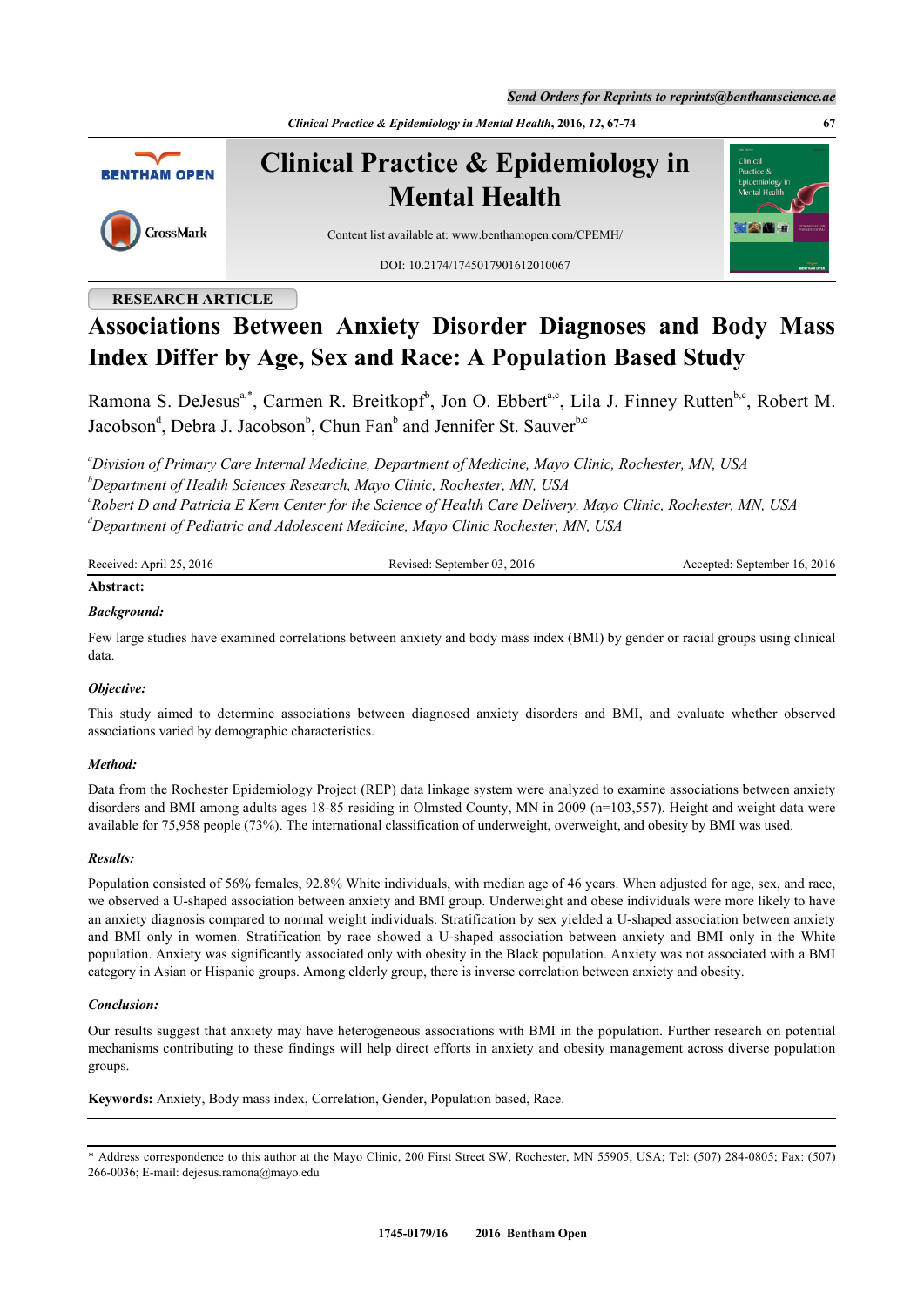# **INTRODUCTION**

Anxiety disorders are the most common class of mental health disorders worldwide and in the United States (US) [\[1](#page-5-0), [2](#page-5-1)]. The estimated lifetime prevalence of any anxiety disorder is over 15% [[3\]](#page-5-2). Obesity is a global epidemic with increasing prevalence in both developed and developing countries [\[4](#page-5-3)]. Although its overall prevalence has not increased in the United States, it remains the second leading cause of preventable death and disability in the US. Using the National Health and Nutrition Examination Survey (NHANES) data, it is estimated that more than one third of US adults are obese [[4\]](#page-5-3). Self-reported national survey data from the Behavioral Risk Factor Surveillance System (BRFSS) reveals a significantly higher burden of obesity and risky health behavior among persons with a prior diagnosis of an anxiety disorder [\[5](#page-5-4)]. Obesity is a strong predictor of chronic medical conditions and obesity-related chronic conditions could increase the risk of anxiety [\[6](#page-5-5) - [8](#page-5-6)]. Plausible biopsychosocial mechanisms linking anxiety and obesity have also been proposed [[9,](#page-6-0) [10\]](#page-6-1).

The association between depression and obesity is well supported by systematic reviews and meta-analyses [[11,](#page-6-2) [12\]](#page-6-3). Published reports have also shown significant associations between anxiety and obesity [\[13,](#page-6-4) [14\]](#page-6-5); however, in these studies, calculation of body mass index (BMI) has been done from survey reports and the BMI based on self-reported information underestimates its prevalence [[15\]](#page-6-6). In addition, overweight/obese adults have been observed to have size misperception and frequently underestimate their sizes [\[16](#page-6-7)]. The correlation between anxiety disorders and BMI derived from clinical data has not been widely explored.

Similarly, several studies have reported on the associations between depression and BMI by race and gender [[17](#page-6-8), [18\]](#page-6-9). Only a handful of studies have looked into the correlation between anxiety and BMI separately in men and women, different age groups, or among ethnic populations. Results from the BRFSS demonstrated differences in the prevalence of both anxiety and depression among people with different BMI levels, but lifetime diagnoses of these conditions were self-reported and while observed associations differed by sex, other demographic correlations were not closely explored [\[19](#page-6-10)]. Therefore, it is not clear whether associations between anxiety and BMI vary in different populations.

The bidirectional relationship between obesity and major depression has been clearly demonstrated; obesity at baseline increased the risk of depression onset and *vice versa* [[12\]](#page-6-3). For obesity management to be effective, co-morbid depression also needs to be addressed. It is crucial that we likewise examine the relationship between BMI and anxiety as well as identify relevant correlations that potentially can impact treatment response.

We used clinical data to derive population-based estimates of diagnosed anxiety disorders and BMI status to examine associations between diagnosed anxiety disorders and BMI, and to determine whether associations between diagnosed anxiety and BMI varied in persons with different demographic characteristics.

# **MATERIALS AND METHODOLOGY**

Data from the Rochester Epidemiology Project (REP) data linkage system were analyzed to examine associations between anxiety disorders and BMI among adults ages 18-85 residing in Olmsted County, MN in 2009 (n=103,557). The REP links data on medical care delivered at multiple health care institutions to virtually the entire population of Olmsted County, MN; details of the project had previously been reported [[17\]](#page-6-8). Computerized diagnostic indices of the REP were searched electronically to extract all International Classification of Diseases, ninth revision (ICD-9) codes for Charlson Index diagnoses, depression diagnoses and the following anxiety disorder codes: generalized anxiety disorder, phobias (social phobia, agoraphobia with and without panic isolated phobias NEC and phobia NOS), panic disorder, obsessive compulsive disorder, post-traumatic stress disorder (PTSD), and anxiety unspecified (anxiety state NOS, organic anxiety syndrome) derived from any visit type. Electronic height and weight data were available for 75, 958 people (73%). The study was reviewed and approved by the Institutional Review Board.

#### **Statistical Analysis**

The BMI was calculated as  $kg/m^2$ . Since the data were skewed, medians for BMI measurements were calculated and categorized into underweight (BMI<18.5), normal weight (18.5≤BMI˂25), overweight (25≤BMI30), and obese (BMI≥30) using the international classification of adult weight. Logistic regression models were used to estimate the associations between any anxiety disorder and BMI categories with normal weight as the reference group. Multivariable models were used to adjust for confounding effects of age, sex, race and Charlson Index. Stratified models were used to assess potential interactions. Additional models were used to estimate the association between PTSD and BMI. Results are presented as odds ratios (ORs) and 95% confidence intervals (CIs). All analyses were performed using SAS,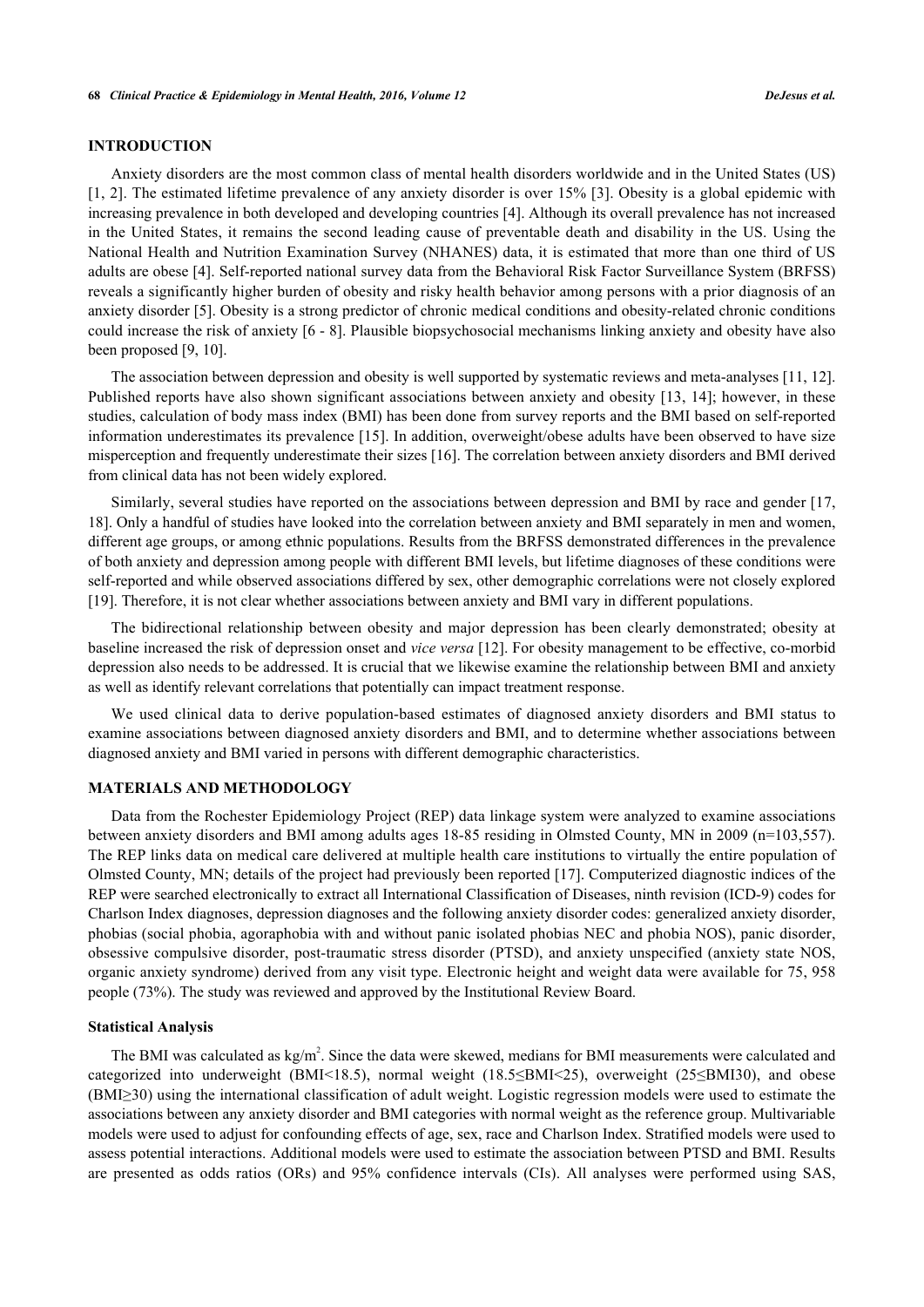Version 9.3 (SAS Institute, Cary, NC).

# **RESULTS**

The population consisted of 56% females (n=42,976), predominantly white individuals (92.8%), with a median (Q1, Q3) Charlson score of 0 (0, 1) and the largest age group was between 29-49 years of age (Table **[1](#page-2-0)**). Median BMI was lower among Asians compared to other ethnic groups. Overall, only 5.2% (n=3,985) had an ICD-9 coded anxiety disorder diagnosis. Generalized anxiety disorder (GAD) was a diagnosis in 1% of the individuals. No significant associations were observed between median BMI and specific diagnoses of GAD, phobias, panic disorder, and obsessive compulsive disorder. However, a diagnosis of post-traumatic stress disorder (PTSD) and other anxiety (anxiety state/anxiety disorder) were significantly associated with BMI (*P* value .001 and .02 respectively). There was a diagnosis of depression for 26% and 8% of individuals with and without an anxiety disorder diagnosis.

# <span id="page-2-0"></span>**Table 1. Population characteristics (Olmsted County 2009).**

| <b>Characteristics</b>                         | N(%)          | <b>BMI Median (Q1, Q3)</b> | $P$ value <sup><math>a</math></sup> |
|------------------------------------------------|---------------|----------------------------|-------------------------------------|
| Sex                                            |               |                            |                                     |
| Male                                           | 32,982 (43.4) | 28.0 (25.0, 31.7)          | < 0.01                              |
| Female                                         | 42,976 (56.6) | 26.3 (22.7, 31.4)          |                                     |
| Age group                                      |               |                            |                                     |
| $\geq$ 18-29                                   | 17,247 (22.7) | 24.5 (21.8, 28.7)          | < 0.01                              |
| $>29-49$                                       | 26,734 (35.2) | 27.3 (23.8, 31.8)          |                                     |
| $>49-64$                                       | 19,076(25.1)  | 28.6 (25.1, 33.0)          |                                     |
| $>64-85$                                       | 12,901 (17.0) | 28.1 (25.0, 31.8)          |                                     |
| Race/ethnicity                                 |               |                            |                                     |
| White                                          | 70,461 (92.8) | 27.3 (23.8, 31.7)          | < 0.01                              |
| <b>Black</b>                                   | 2,073(2.7)    | 27.6(23.7, 32.4)           |                                     |
| Asian                                          | 2,388(3.1)    | 24.1 (21.7, 27.0)          |                                     |
| Hispanic                                       | 861(1.1)      | 27.9 (24.5, 32.6)          |                                     |
| Other                                          | 175(0.2)      | 28.5 (24.2, 32.5)          |                                     |
| Anxiety                                        |               |                            |                                     |
| No anxiety code                                | 71,973 (94.8) | 27.2 (23.7, 31.6)          |                                     |
| Generalized anxiety disorder                   | 758(1.0)      | 27.2 (23.6, 31.4)          | .65                                 |
| Phobias                                        | 379(0.5)      | 27.4(23.3, 33.3)           | .43                                 |
| Panic disorder                                 | 307(0.4)      | 27.1 (23.6, 31.5)          | 1.00                                |
| Obsessive compulsive disorder                  | 173(0.2)      | 26.5 (23.3, 30.7)          | .21                                 |
| Post-traumatic stress disorder                 | 329(0.4)      | 28.7 (24.0, 33.7)          | .001                                |
| Other anxiety (anxiety state/anxiety disorder) | 2,249(3.0)    | 26.8 (23.3, 31.5)          | .02                                 |
| Any anxiety                                    | 3,985(5.3)    | 27.1 (23.4, 31.8)          | .34                                 |

Abbreviations: BMI, Body Mass Index

<sup>a</sup>Kruskal Wallace *P*-value comparing BMI across groups by demographics and anxiety diagnosis *P*-value

#### <span id="page-2-1"></span>**Table 2. Relationship between any anxiety and BMI (Olmsted County 2009).**

|                                                   | Underweight<br><b>BMI&lt;18.5</b> | Normal weight<br>18.5 SBMI < 25 | Overweight<br>25≤BMI≥29 | <b>Obese</b><br>BMI > 30 |
|---------------------------------------------------|-----------------------------------|---------------------------------|-------------------------|--------------------------|
|                                                   | OR (95% CI)                       |                                 | OR (95% CI)             | OR (95% CI)              |
| Unadiusted                                        | 1.41 (1.14, 1.75)                 | Referent                        | 0.85(0.79, 0.92)        | 0.97(0.90, 1.05)         |
| Adjusted for age,<br>sex, race,<br>Charlson index | 1.31 (1.06, 1.63)                 | Referent                        | 0.99(0.91, 1.07)        | 1.09(1.00, 1.18)         |

Abbreviations: BMI, Body Mass Index; CI, Confidence Interval; OR, Odds Ratio

After adjustment for age, sex, race, and Charlson score only individuals who were underweight and obese (OR 1.31; 95% CI 1.06, 1.63 and OR 1.09; CI 1.00, 1.18, respectively, adjusted model likelihood ratio  $\chi^2$ =472, p<0.0001) were more likely to have an anxiety diagnosis compared to those of normal weight (Table **[2](#page-2-1)**). When assessing the relationship between an anxiety diagnosis of PTSD and BMI, we saw a slightly lower and non-significant association (adjusted OR (95% CI) of 1.2 (0.6, 2.7)) for those who were underweight, and a stronger association (adjusted OR (95% CI) of 1.4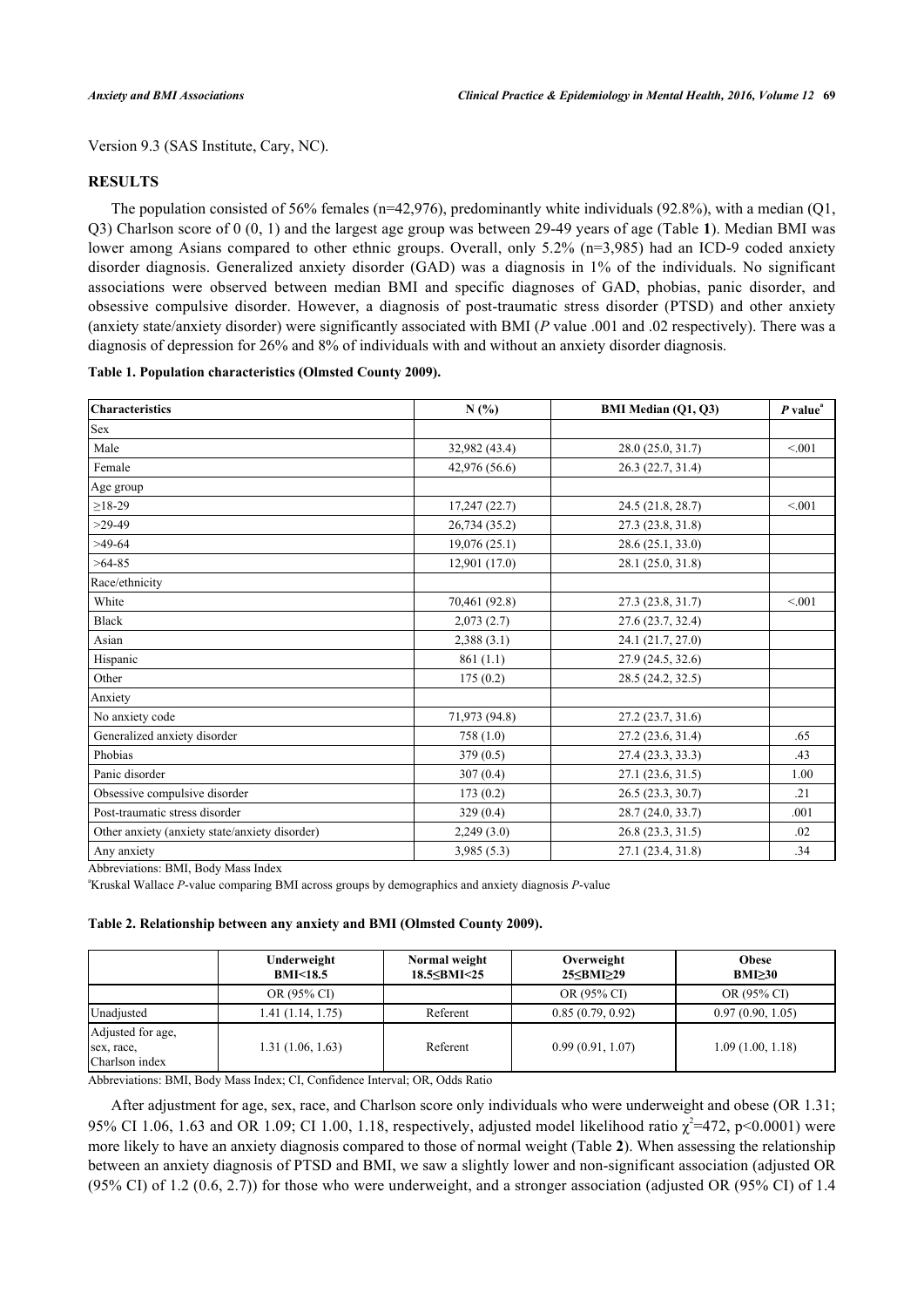#### **70** *Clinical Practice & Epidemiology in Mental Health, 2016, Volume 12 DeJesus et al.*

# (1.1, 1.9) and 2.0 (1.5, 2.6)), seen for those who were overweight and obese, respectively (data not shown).

A significant association between anxiety and BMI was observed only in women when the data were stratified by sex (Table **[3](#page-3-0)**). Among this group, there was a positive association between anxiety and being underweight or obese. Stratification by race with an adjustment for age and sex showed a significant association between anxiety and BMI among the White and Black population groups, but not in the Asian or Hispanic groups. A U-shaped association with anxiety was observed in the White population, but not the Black population. Instead, in the Black population group, anxiety was associated with only obesity. Age stratification also yielded a U-shaped association with anxiety but only among the younger age groups (18-29 years). In older adults particularly those over 64 years, obesity had an inverse association with anxiety. The overall chi-square for all models stratified by sex and age group were significant (p<0.0001). When stratified by race, the overall chi-square for the models for blacks (p=0.039) and whites (p<0.0001) were both significant.

|                        | Underweight<br><b>BMI&lt;18.5</b> | Normal weight<br>18.5 <bmi<25< th=""><th>Overweight<br/>25≤BMI≥29</th><th><b>Obese</b><br/><math>BMI \geq 30</math></th></bmi<25<> | Overweight<br>25≤BMI≥29 | <b>Obese</b><br>$BMI \geq 30$ |
|------------------------|-----------------------------------|------------------------------------------------------------------------------------------------------------------------------------|-------------------------|-------------------------------|
| Sex <sup>a</sup>       | OR (95%CI)                        |                                                                                                                                    | OR (95% CI)             | OR (95% CI)                   |
| Men                    | 1.39(0.88, 2.20)                  | Referent                                                                                                                           | 0.93(0.81, 1.07)        | 0.98(0.85, 1.13)              |
| Women                  | 1.30(1.02, 1.66)                  | Referent                                                                                                                           | 1.01(0.92, 1.12)        | 1.14(1.03, 1.25)              |
| Raceb                  |                                   |                                                                                                                                    |                         |                               |
| White                  | 1.33(1.07, 1.67)                  | Referent                                                                                                                           | 0.99(0.91, 1.07)        | 1.07(0.99, 1.17)              |
| Black                  | 1.03(0.23, 4.58)                  | Referent                                                                                                                           | 1.66(0.87, 3.15)        | 2.35(1.29, 4.29)              |
| Asian                  | 1.17(0.35, 3.90)                  | Referent                                                                                                                           | 0.93(0.50, 1.73)        | 0.94(0.39, 2.29)              |
| Hispanic               | 0.92(0.11, 7.45)                  | Referent                                                                                                                           | 0.83(0.40, 1.73)        | 0.88(0.44, 1.76)              |
| Other                  | 6.73(0.46, 99.21)                 | Referent                                                                                                                           | 1.28(0.19, 8.48)        | 2.02(0.38, 10.70)             |
| Age group <sup>c</sup> |                                   |                                                                                                                                    |                         |                               |
| 18-29                  | 1.36(0.99, 1.86)                  | Referent                                                                                                                           | 1.16(1.00, 1.36)        | 1.32(1.12, 1.55)              |
| 29-49                  | 0.91(0.55, 1.50)                  | Referent                                                                                                                           | 1.01(0.89, 1.16)        | 1.24(1.09, 1.40)              |
| 49-64                  | 1.55(0.86, 2.80)                  | Referent                                                                                                                           | 0.92(0.76, 1.10)        | 0.79(0.66, 0.94)              |
| 64-85                  | 1.95(1.19, 3.20)                  | Referent                                                                                                                           | 0.54(0.43, 0.67)        | 0.62(0.49, 0.77)              |

### <span id="page-3-0"></span>**Table 3. Relationship between anxiety and BMI stratified by sex, race, and age.**

Abbreviations: BMI, Body Mass Index; CI, Confidence Interval; OR, Odds Ratio

<sup>a</sup>Results adjusted for age, race and Charlson index.

**bResults adjusted for age, sex, and Charlson index.** 

<sup>c</sup>Results adjusted for sex, race, and Charlson index.

# **DISCUSSION**

In this study, we observed an overall U-shaped association between anxiety and BMI in a large, Midwestern population. The overall results are consistent with previous findings from the BRFSS, which showed an increased prevalence of anxiety among participants who were underweight and obese [\[19](#page-6-10)]. A similar pattern was observed in a nationally representative household survey conducted in New Zealand involving over 12,000 participants [[13\]](#page-6-4). This Ushaped association has also been reported in studies examining relationships between depression and BMI [\[19,](#page-6-10) [18\]](#page-6-9). Previous research has identified possible mechanisms to explain the relationship between anxiety and obesity [[9](#page-6-0), [10\]](#page-6-1). For example, dysregulation by obesity of several shared biological pathways such as immuno-inflammatory processes, oxidative stress, neurotransmitter balance, and neuroprogression have all been associated with anxiety. Other reported mediators of the relationship between psychiatric disorders and obesity are behavioral and include current and past unhealthy dietary patterns, lower rates of physical activity, and increased sedentary behaviors documented among obese individuals [\[20,](#page-6-11) [21](#page-6-12)]. The role of psychotropic medications used in mood disorders on increased BMI is well reported [\[22](#page-6-13), [23](#page-6-14)]. It has also been observed that individuals from various ethnic backgrounds differ in how they view themselves whether as obese or as normal weight [\[24](#page-6-15)]. In those who are underweight, the drive for thinness, distorted body image, low self-esteem, and media influence linking thinness and muscularity to ideal physique have been correlated with anxiety and body dissatisfaction [[25](#page-6-16), [26\]](#page-6-17). Our findings add to the growing evidence that BMI and anxiety have a nonlinear association and that anxiety may be important at both ends of the weight spectrum

We observed no significant association between BMI and various subtypes of anxiety diagnoses with the exception of PTSD and other anxiety (anxiety state/anxiety disorder). Results of a meta-analysis by Gariepy *et al.* supported this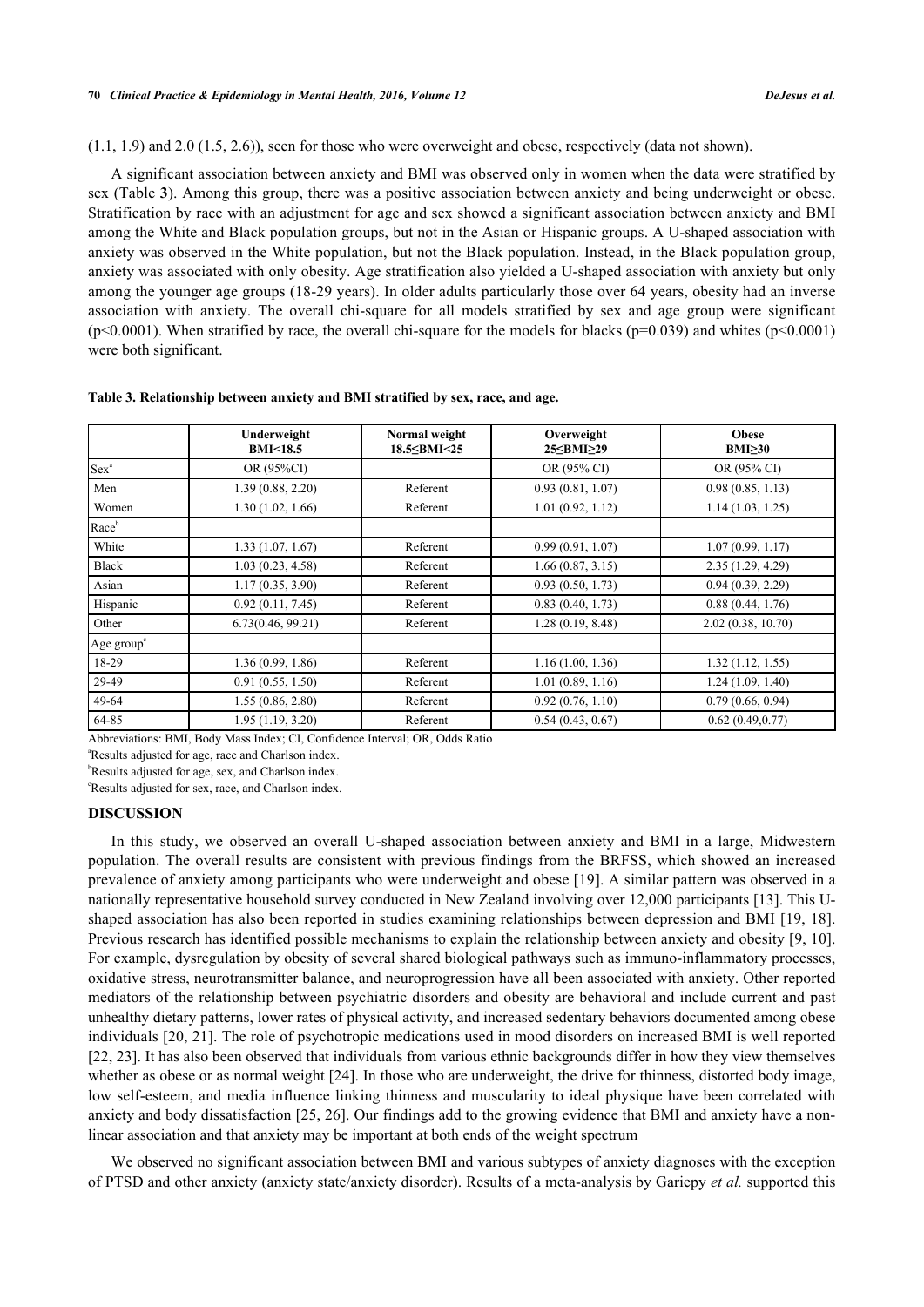finding [[14\]](#page-6-5). Our study showed a stronger association between PTSD and those who were overweight or obese; this association appears to be linear instead of U shaped. While a possible link between PTSD and obesity risk has been reported, we know of only one other study that showed PTSD, along with social phobia, to be strongly associated with obesity compared with other anxiety subtypes [[13](#page-6-4)]. Reports that linked childhood abuse with adult obesity and PTSD with binge-eating disorder suggest a possible pathway from past trauma to obesity that is mediated by emotionallydriven binge-eating [[27,](#page-6-18) [22\]](#page-6-13).

Our results indicate that associations between anxiety and BMI vary substantially within different demographic groups. In a sub-analysis based on race, we found a significant association between anxiety and BMI among underweight and obese White individuals following a U-shaped pattern. In contrast, this association was only seen among obese but not among underweight Blacks following more of a J-shaped curve. There was no significant association between anxiety and BMI among Asians or Hispanics. Previous studies examining associations between anxiety and BMI in racial or ethnic minority populations are limited, particularly in the US. Lifetime diagnosis of anxiety was also low among Hispanics in the BRFSS study compared to non-Hispanic whites but this observation was not associated with BMI [[19](#page-6-10)]. Interestingly, contrasting findings have been reported in studies of other population cohorts. For instance, a study including 1,584 young Nigerian adults found no significant correlation between various subsets of anxiety and BMI [[23\]](#page-6-14), whereas a symmetrical U-shaped relationship between psychological distress and BMI status was noted in a Mediterranean Spanish population [\[28](#page-6-19)]. After controlling for age, Kelly *et al.* only found significantly greater odds of mental illness in the obese and not in the underweight among 46,704 Australian subjects [\[29](#page-7-0)]. Hence, while it appears that race may have a modulating effect on the interaction between anxiety and BMI, other variables may play equally important roles including socioeconomic conditions, lifestyle, geographical location, and cultural differences. Exploring these characteristics further may help identify underlying mechanisms that would account for the observed inconsistencies in findings.

Similarly heterogeneous outcomes were seen when looking into the correlation between anxiety and BMI stratified by age or sex. We found a U-shaped association between anxiety and BMI among women in our study, but not in men. Instead, there was a non-significant association between anxiety and underweight among men. Interestingly, more than half of published studies that stratified data by gender supported a significantly positive trend for anxiety among obese women; however the same was not seen in men[[15\]](#page-6-6). The systematic review conducted by Gariepy *et al.* even confirmed a positive association between anxiety and obesity in both male and female sexes [[14\]](#page-6-5). These results differ from previously reported BRFSS data, which did not show sex to be a significant moderating factor [[30](#page-7-1)]. Two other studies also did not see sex as a conditioning variable to the relationship between anxiety and obesity [\[13\]](#page-6-4). This disparity between our observation and those of others may be attributed to yet unidentified variables that seem to modulate sex effect on anxiety and BMI; it further affirms the complexity in the association between these two entities.

The lifetime prevalence of anxiety in the BRFSS study was lowest among those  $\geq$ 70 years of age [\[19](#page-6-10)], a finding confirmed in this study. Not only did we observe a declining prevalence of anxiety with advancing age, we also noted contrasting correlations between anxiety and BMI in individuals from 49 to 85 years of age. Specifically, being underweight and elderly was associated with increased anxiety, while being obese and elderly had the opposite association. Other studies had reported on this age-related phenomenon. A large study conducted by Brandheim *et al.* among Swedish adults also showed that psychological distress decreases with increasing age, regardless of BMI [\[31](#page-7-2)]; while another study reported a diminishing probability of having common mental disorders (depression and anxiety) with rising BMI in older age groups [[32\]](#page-7-3). Kelly and associates likewise noted that elevated odds of mental illness were apparent for middle-age persons, while lower odds were seen in older individuals [[26\]](#page-6-17). What accounts for increased odds of having anxiety in underweight older adults has not been well explored but presence of frailty and potential confounders such as declining physical health and physical inactivity have been suggested [\[17](#page-6-8), [33](#page-7-4)]. Thus, it appears that among the older population groups, being underweight is associated with anxiety whereas, weight gain may have a mitigating effect on the likelihood of having anxiety. Further elucidation of factors underlying this observation would potentially introduce new areas of focus in mental health care among the elderly.

The main strength of this study resides in its large sample size which allowed for analysis of sub-populations, particularly racial and ethnic minority populations. Likewise, data were obtained using the Rochester Epidemiology Project linkage system to electronic health records; thus, controlling for biases associated with self-reported mental health diagnoses and weight. A limitation of this study is that ICD code diagnoses where derived from any visit time with no knowledge of who made the diagnosis (primary care physician or mental health specialist). Some disorders may therefore been under- or over-diagnosed. We likewise did not have data available on possible confounding factors (such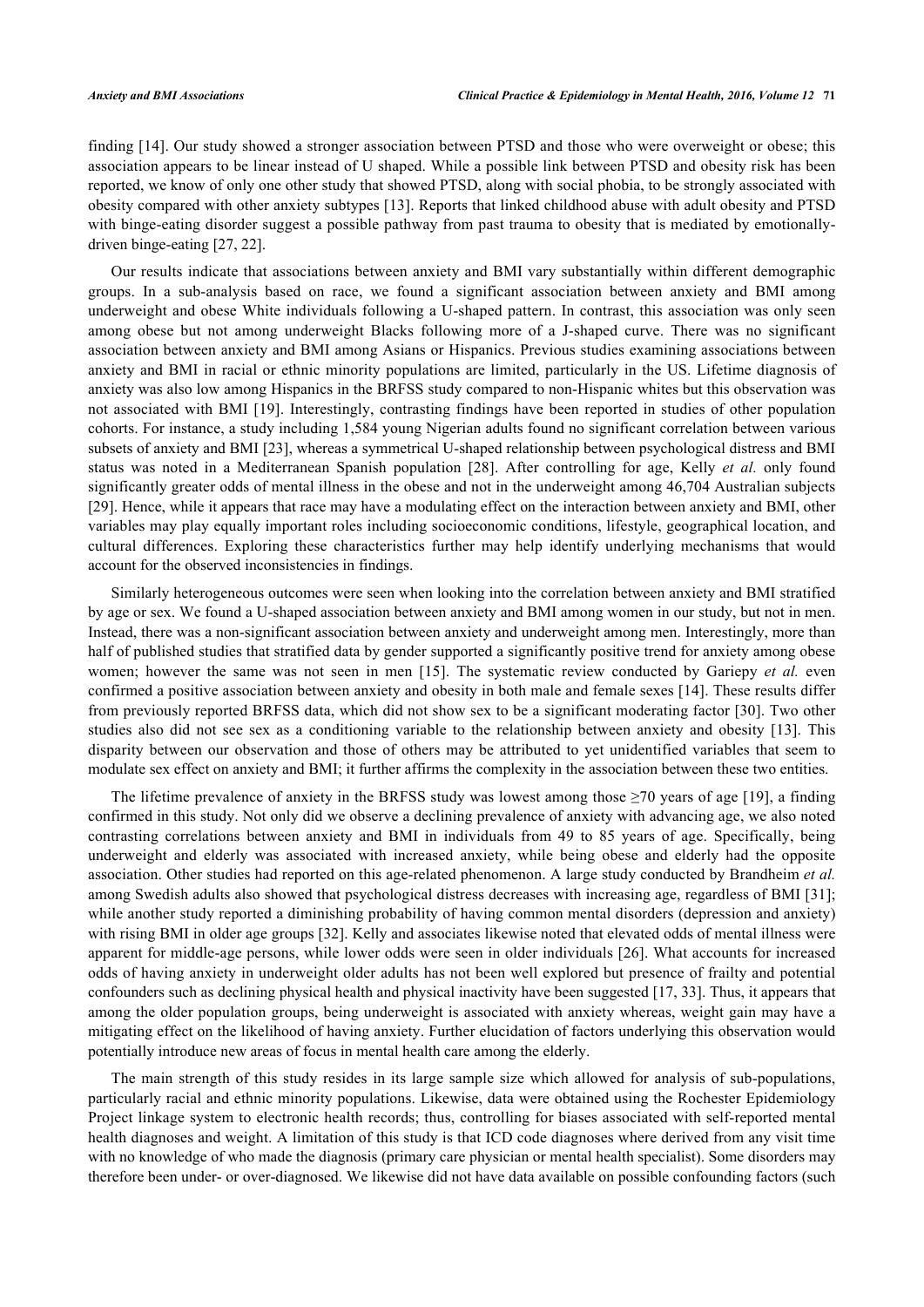as socioeconomic status and psychotropic medication usage) that might account for the observed associations. The percentage of those with and without an anxiety diagnosis that also had co-morbid depression was 26% and 8% respectively. We did not adjust for depression as the two entities are highly correlated and it was not possible to separate out the individual effects of depression in our study; hence, its potential impact on study results was not determined. The demographic characteristics examined in this study are likely just a marker for the underlying mechanisms that explain the observed associations. However, these results do suggest interesting differences by race/ethnicity/age and point to groups that warrant further more detailed study. Our study was also limited by its crosssectional nature; longitudinal studies might offer better insight on observed associations. Moreover, the Olmsted County population captured by the REP accurately reflects the upper Midwest population in gender, age group, and sex [\[34](#page-7-5)]; however, findings may differ in other locations. In particular, if race/ethnicity is simply a marker for an underlying characteristic such as socioeconomic status, these results may not be generalizable to other populations. Replication of this study in other populations would be useful for understanding underlying characteristics that may drive the observed associations between anxiety disorders and BMI.

# **CONCLUSION**

Using clinical data, our study showed a non-linear U-shaped association between anxiety and BMI classifications. Of greater implication to population health management, our results suggest that anxiety may have heterogeneous associations with BMI that are potentially influenced by demographic characteristics. Further research on possible mechanisms that would account for this finding may help direct efforts in both anxiety and obesity management in diverse populations.

#### **CONFLICT OF INTEREST**

The authors confirm that this article content has no conflict of interest.

# **ACKNOWLEDGEMENTS**

This project and publication was supported by the Population Health Science Scholars Program from the Robert D and Patricia E Kern Center for the Science of Health Care Delivery. Its contents are solely the responsibility of the authors and do not necessarily represent the official view of the Robert D and Patricia E Kern Center for the Science of Health Care Delivery.

### **REFERENCES**

- <span id="page-5-0"></span>[1] Demyttenaere K, Bruffaerts R, Posada-Villa J, *et al.* Prevalence, severity, and unmet need for treatment of mental disorders in the World Health Organization World Mental Health Surveys. JAMA 2004; 291(21): 2581-90. [\[http://dx.doi.org/10.1001/jama.291.21.2581](http://dx.doi.org/10.1001/jama.291.21.2581)] [PMID: [15173149\]](http://www.ncbi.nlm.nih.gov/pubmed/15173149)
- <span id="page-5-1"></span>[2] Kessler RC, Berglund P, Demler O, Jin R, Merikangas KR, Walters EE. Lifetime prevalence and age-of-onset distributions of DSM-IV disorders in the National Comorbidity Survey Replication. Arch Gen Psychiatry 2005; 62(6): 593-602. [\[http://dx.doi.org/10.1001/archpsyc.62.6.593](http://dx.doi.org/10.1001/archpsyc.62.6.593)] [PMID: [15939837\]](http://www.ncbi.nlm.nih.gov/pubmed/15939837)
- <span id="page-5-2"></span>[3] Kessler RC, Aguilar-Gaxiola S, Alonso J, *et al.* The global burden of mental disorders: an update from the WHO World Mental Health (WMH) surveys. Epidemiol Psichiatr Soc 2009; 18(1): 23-33. [\[http://dx.doi.org/10.1017/S1121189X00001421](http://dx.doi.org/10.1017/S1121189X00001421)] [PMID: [19378696\]](http://www.ncbi.nlm.nih.gov/pubmed/19378696)
- <span id="page-5-3"></span>[4] Ogden CL, Carroll MD, Kit BK, Flegal KM. Prevalence of childhood and adult obesity in the United States, 2011-2012. JAMA 2014; 311(8): 806-14. [\[http://dx.doi.org/10.1001/jama.2014.732](http://dx.doi.org/10.1001/jama.2014.732)] [PMID: [24570244\]](http://www.ncbi.nlm.nih.gov/pubmed/24570244)
	-
- <span id="page-5-4"></span>[5] Strine TW, Mokdad AH, Balluz LS, *et al.* Depression and anxiety in the United States: findings from the 2006 behavioral risk factor surveillance system. Psychiatr Serv 2008; 59(12): 1383-90. [\[http://dx.doi.org/10.1176/ps.2008.59.12.1383\]](http://dx.doi.org/10.1176/ps.2008.59.12.1383) [PMID: [19033164](http://www.ncbi.nlm.nih.gov/pubmed/19033164)]
- <span id="page-5-5"></span>[6] OSullivan JB. Body weight and subsequent diabetes mellitus. JAMA 1982; 248(8): 949-52. [\[http://dx.doi.org/10.1001/jama.1982.03330080031024](http://dx.doi.org/10.1001/jama.1982.03330080031024)] [PMID: [7097963\]](http://www.ncbi.nlm.nih.gov/pubmed/7097963)
- [7] Beuther DA, Sutherland ER. Overweight, obesity, and incident asthma: a meta-analysis of prospective epidemiologic studies. Am J Respir Crit Care Med 2007; 175(7): 661-6. [\[http://dx.doi.org/10.1164/rccm.200611-1717OC\]](http://dx.doi.org/10.1164/rccm.200611-1717OC) [PMID: [17234901](http://www.ncbi.nlm.nih.gov/pubmed/17234901)]
- <span id="page-5-6"></span>[8] Kroenke K, Spitzer RL, Williams JB, Monahan PO, Löwe B. Anxiety disorders in primary care: prevalence, impairment, comorbidity, and detection. Ann Intern Med 2007; 146(5): 317-25. [\[http://dx.doi.org/10.7326/0003-4819-146-5-200703060-00004](http://dx.doi.org/10.7326/0003-4819-146-5-200703060-00004)] [PMID: [17339617\]](http://www.ncbi.nlm.nih.gov/pubmed/17339617)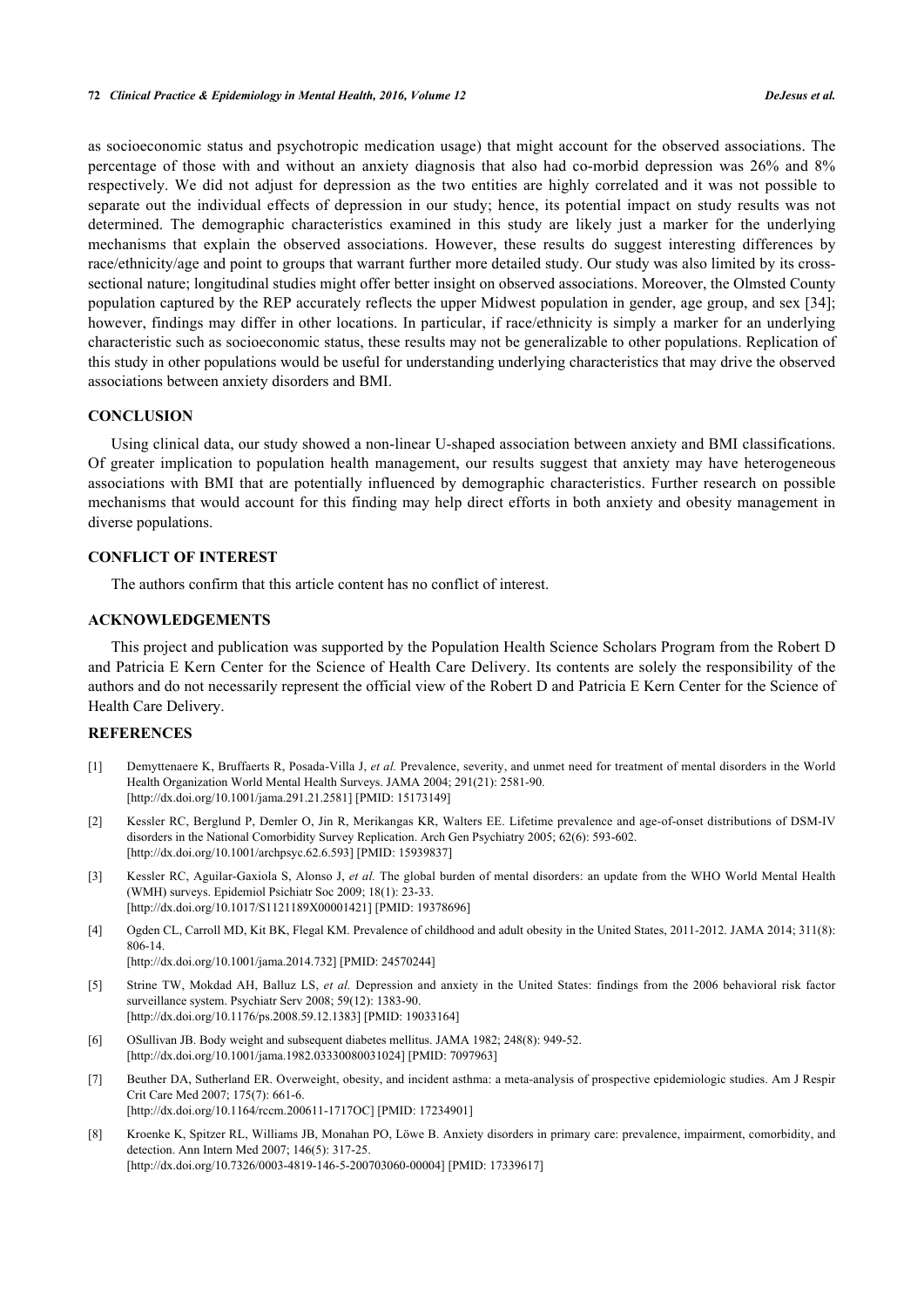- <span id="page-6-0"></span>[9] Sinha R, Jastreboff AM. Stress as a common risk factor for obesity and addiction. Biol Psychiatry 2013; 73(9): 827-35. [\[http://dx.doi.org/10.1016/j.biopsych.2013.01.032\]](http://dx.doi.org/10.1016/j.biopsych.2013.01.032) [PMID: [23541000](http://www.ncbi.nlm.nih.gov/pubmed/23541000)]
- <span id="page-6-1"></span>[10] Lopresti AL, Drummond PD. Obesity and psychiatric disorders: commonalities in dysregulated biological pathways and their implications for treatment. Prog Neuropsychopharmacol Biol Psychiatry 2013; 45: 92-9. [\[http://dx.doi.org/10.1016/j.pnpbp.2013.05.005](http://dx.doi.org/10.1016/j.pnpbp.2013.05.005)] [PMID: [23685202\]](http://www.ncbi.nlm.nih.gov/pubmed/23685202)
- <span id="page-6-2"></span>[11] de Wit L, Luppino F, van Straten A, Penninx B, Zitman F, Cuijpers P. Depression and obesity: a meta-analysis of community-based studies. Psychiatry Res 2010; 178(2): 230-5. [\[http://dx.doi.org/10.1016/j.psychres.2009.04.015](http://dx.doi.org/10.1016/j.psychres.2009.04.015)] [PMID: [20462641\]](http://www.ncbi.nlm.nih.gov/pubmed/20462641)
- <span id="page-6-3"></span>[12] Luppino FS, de Wit LM, Bouvy PF, *et al.* Overweight, obesity, and depression: a systematic review and meta-analysis of longitudinal studies. Arch Gen Psychiatry 2010; 67(3): 220-9. [\[http://dx.doi.org/10.1001/archgenpsychiatry.2010.2](http://dx.doi.org/10.1001/archgenpsychiatry.2010.2)] [PMID: [20194822](http://www.ncbi.nlm.nih.gov/pubmed/20194822)]
- <span id="page-6-4"></span>[13] Scott KM, McGee MA, Wells JE, Oakley Browne MA. Obesity and mental disorders in the adult general population. J Psychosom Res 2008; 64(1): 97-105. [\[http://dx.doi.org/10.1016/j.jpsychores.2007.09.006](http://dx.doi.org/10.1016/j.jpsychores.2007.09.006)] [PMID: [18158005\]](http://www.ncbi.nlm.nih.gov/pubmed/18158005)
- <span id="page-6-5"></span>[14] Gariepy G, Nitka D, Schmitz N. The association between obesity and anxiety disorders in the population: a systematic review and metaanalysis. Int J Obes 2010; 34(3): 407-19.
- [\[http://dx.doi.org/10.1038/ijo.2009.252](http://dx.doi.org/10.1038/ijo.2009.252)] [PMID: [19997072\]](http://www.ncbi.nlm.nih.gov/pubmed/19997072)
- <span id="page-6-6"></span>[15] Connor Gorber S, Tremblay M, Moher D, Gorber B. A comparison of direct *vs.* self-report measures for assessing height, weight and body mass index: a systematic review. Obes Rev 2007; 8(4): 307-26. [\[http://dx.doi.org/10.1111/j.1467-789X.2007.00347.x](http://dx.doi.org/10.1111/j.1467-789X.2007.00347.x)] [PMID: [17578381](http://www.ncbi.nlm.nih.gov/pubmed/17578381)]
- <span id="page-6-7"></span>[16] Paul TK, Sciacca RR, Bier M, Rodriguez J, Song S, Giardina EG. Size misperception among overweight and obese families. J Gen Intern Med 2015; 30(1): 43-50. [\[http://dx.doi.org/10.1007/s11606-014-3002-y\]](http://dx.doi.org/10.1007/s11606-014-3002-y) [PMID: [25223750](http://www.ncbi.nlm.nih.gov/pubmed/25223750)]
- <span id="page-6-8"></span>[17] St Sauver JL, Grossardt BR, Yawn BP, *et al.* Data resource profile: the Rochester Epidemiology Project (REP) medical records-linkage system. Int J Epidemiol 2012; 41(6): 1614-24. [\[http://dx.doi.org/10.1093/ije/dys195](http://dx.doi.org/10.1093/ije/dys195)] [PMID: [23159830\]](http://www.ncbi.nlm.nih.gov/pubmed/23159830)
- <span id="page-6-9"></span>[18] de Wit LM, van Straten A, van Herten M, Penninx BW, Cuijpers P. Depression and body mass index, a u-shaped association. BMC Public Health 2009; 9: 14. [\[http://dx.doi.org/10.1186/1471-2458-9-14\]](http://dx.doi.org/10.1186/1471-2458-9-14) [PMID: [19144098](http://www.ncbi.nlm.nih.gov/pubmed/19144098)]
- <span id="page-6-10"></span>[19] Zhao G, Ford ES, Dhingra S, Li C, Strine TW, Mokdad AH. Depression and anxiety among US adults: associations with body mass index. Int J Obes 2009; 33(2): 257-66. [\[http://dx.doi.org/10.1038/ijo.2008.268](http://dx.doi.org/10.1038/ijo.2008.268)] [PMID: [19125163\]](http://www.ncbi.nlm.nih.gov/pubmed/19125163)
- <span id="page-6-11"></span>[20] Hsiao PY, Jensen GL, Hartman TJ, Mitchell DC, Nickols-Richardson SM, Coffman DL. Food intake patterns and body mass index in older adults: a review of the epidemiological evidence. J Nutr Gerontol Geriatr 2011; 30(3): 204-24. [\[http://dx.doi.org/10.1080/21551197.2011.591266\]](http://dx.doi.org/10.1080/21551197.2011.591266) [PMID: [21846239](http://www.ncbi.nlm.nih.gov/pubmed/21846239)]
- <span id="page-6-12"></span>[21] Azevedo Da Silva M, Singh-Manoux A, Brunner EJ, *et al.* Bidirectional association between physical activity and symptoms of anxiety and depression: the Whitehall II study. Eur J Epidemiol 2012; 27(7): 537-46. [\[http://dx.doi.org/10.1007/s10654-012-9692-8\]](http://dx.doi.org/10.1007/s10654-012-9692-8) [PMID: [22623145](http://www.ncbi.nlm.nih.gov/pubmed/22623145)]
- <span id="page-6-13"></span>[22] Gustafson TB, Sarwer DB. Childhood sexual abuse and obesity. Obes Rev 2004; 5(3): 129-35. [\[http://dx.doi.org/10.1111/j.1467-789X.2004.00145.x](http://dx.doi.org/10.1111/j.1467-789X.2004.00145.x)] [PMID: [15245381](http://www.ncbi.nlm.nih.gov/pubmed/15245381)]
- <span id="page-6-14"></span>[23] Ejike CE. Association between anxiety and obesity: A study of a young-adult Nigerian population. J Neurosci Rural Pract 2013; 4(Suppl. 1): S13-8. [\[http://dx.doi.org/10.4103/0976-3147.116429](http://dx.doi.org/10.4103/0976-3147.116429)] [PMID: [24174782](http://www.ncbi.nlm.nih.gov/pubmed/24174782)]
	-
- <span id="page-6-15"></span>[24] Breitkopf C, Littleton H, Berenson A. Body image: A study in a tri-ethnic sample of low income women. Sex Roles 2007; 56(5-6): 373-80. [\[http://dx.doi.org/10.1007/s11199-006-9177-x\]](http://dx.doi.org/10.1007/s11199-006-9177-x)
- <span id="page-6-16"></span>[25] Owen R, Spencer RM. Body ideals in women after viewing images of typical and healthy weight models. Body Image 2013; 10(4): 489-94. [\[http://dx.doi.org/10.1016/j.bodyim.2013.04.005](http://dx.doi.org/10.1016/j.bodyim.2013.04.005)] [PMID: [23722050](http://www.ncbi.nlm.nih.gov/pubmed/23722050)]
- <span id="page-6-17"></span>[26] Groesz LM, Levine MP, Murnen SK. The effect of experimental presentation of thin media images on body satisfaction: a meta-analytic review. Int J Eat Disord 2002; 31(1): 1-16. [\[http://dx.doi.org/10.1002/eat.10005](http://dx.doi.org/10.1002/eat.10005)] [PMID: [11835293\]](http://www.ncbi.nlm.nih.gov/pubmed/11835293)
- <span id="page-6-18"></span>[27] Hudson JI, Hiripi E, Pope HG Jr, Kessler RC. The prevalence and correlates of eating disorders in the National Comorbidity Survey Replication. Biol Psychiatry 2007; 61(3): 348-58. [\[http://dx.doi.org/10.1016/j.biopsych.2006.03.040\]](http://dx.doi.org/10.1016/j.biopsych.2006.03.040) [PMID: [16815322](http://www.ncbi.nlm.nih.gov/pubmed/16815322)]
- <span id="page-6-19"></span>[28] Martínez EV, Gutiérrez-Bedmar M, García-Rodríguez A, Mariscal A, Muñoz-Bravo C, Navajas JF. Weight status and psychological distress in a Mediterranean Spanish population: a symmetric U-shaped relationship. Nutrients 2014; 6(4): 1662-77. [\[http://dx.doi.org/10.3390/nu6041662\]](http://dx.doi.org/10.3390/nu6041662) [PMID: [24763112](http://www.ncbi.nlm.nih.gov/pubmed/24763112)]